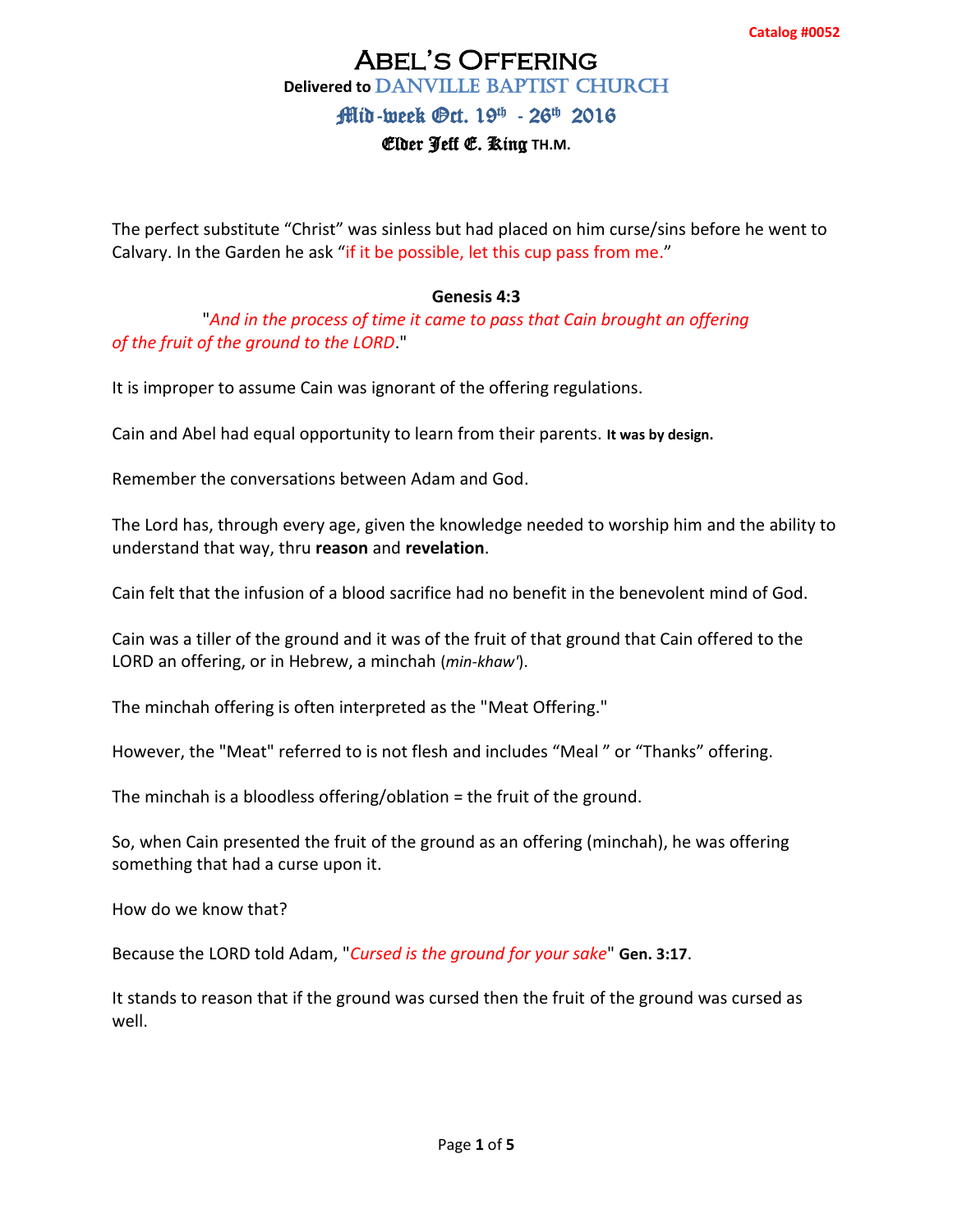# Abel's Offering **Delivered to DANVILLE BAPTIST CHURCH**

## Mid-week Gct. 19<sup>th</sup> - 26<sup>th</sup> 2016

### Elder Jeff E. King **TH.M.**

#### **Genesis 4:4-5**

"*Abel* **also brought** *of the firstborn of his flock and of their fat. and the LORD respected Abel and his offering, but He did not respect Cain and his offering. And Cain was very angry, and his countenance fell*."

First of all, notice that the text says that Abel "**also brought**" not, "**instead brought".** That is a very important word in the text.

Now, you should know that the Hebrew text says that the LORD "**did not respect Cain and his offering**" but He did "**respect Abel and his OFFERING**!"

Remember what the minchah offering is? It is the bloodless offering.

Obviously, Abel's offering of a lamb would produce blood, so why does it say that the LORD had respect for Abel's offering?

It is because Abel brought more than a bloodless offering/minchah.

He brought an offering, **the fruit of the cursed ground** and ALSO brought **a bloody offering the firstling of the flock!**

#### **Hebrew 11:4**

"*By faith Abel offered to God a* **more excellent (Geneva-greater) sacrifice** *than Cain, through which he obtained witness that he was righteous, God testifying of his* **GIFTS***; and through it he being dead still speaks*."

Please notice first of all, that Abel offered a "greater/more excellent sacrifice."

Actually the word used here simply means that he offered "**more/much**" meaning **quantity.**

Then notice that the text plainly says that God testified of his "**gifts**" not "gift".

 I believe it is because Abel understood that to approach God meant that one did so **appropriately** with humility and with a pure heart.

 Abel understood that the fruit of the ground was cursed because, through his father, the curse of sin had entered the world.

 Consequently, Abel understood that he was in need of a Redeemer that would take our curse (sins) to the cross of Calvary.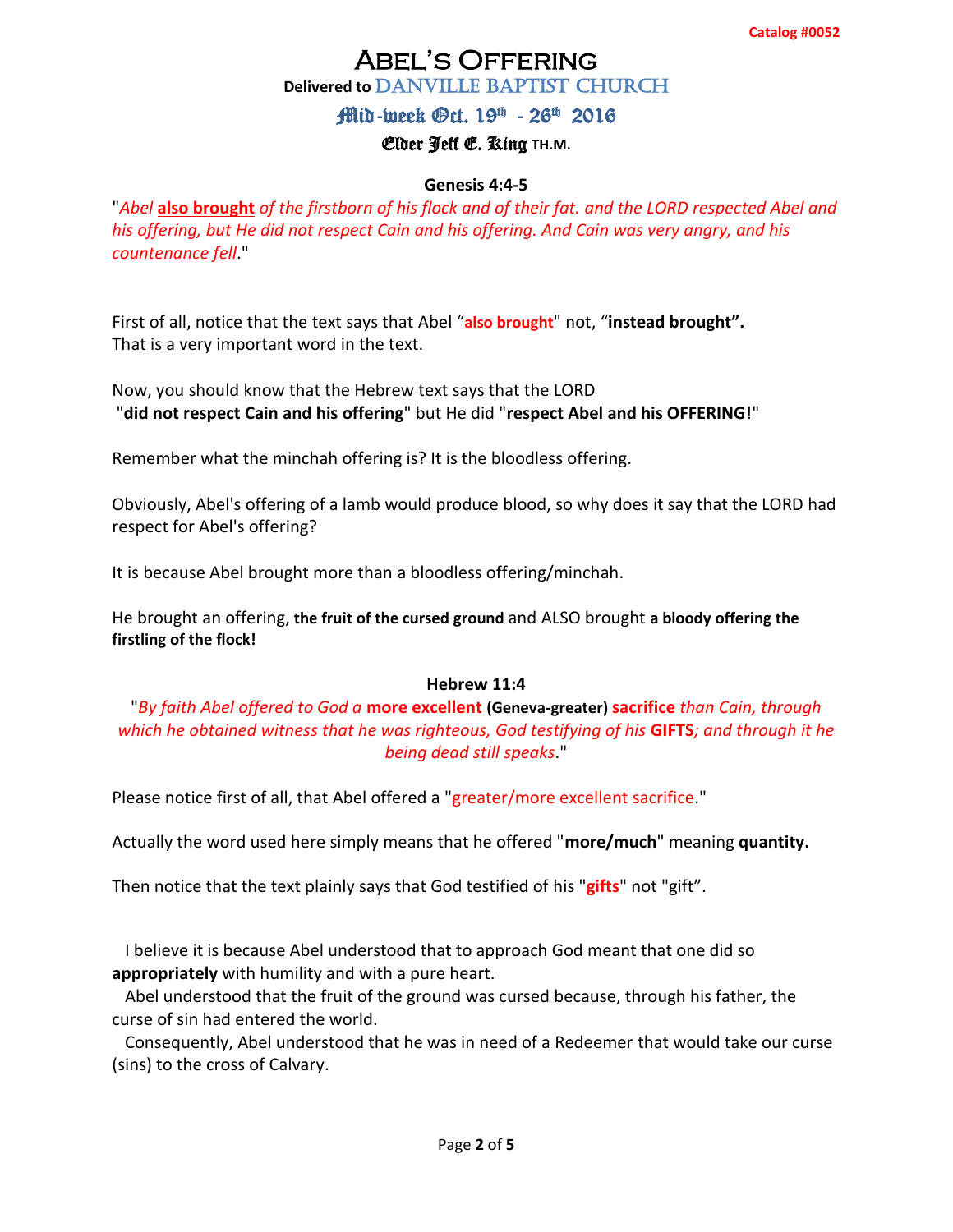# Abel's Offering

## **Delivered to DANVILLE BAPTIST CHURCH**

## Mid-week Gct. 19<sup>th</sup> - 26<sup>th</sup> 2016

## Elder Jeff E. King **TH.M.**

#### **Genesis 4:6**

#### **"Why are thou wroth? And why is thy countenance fallen?"**

#### **As if the Lord is saying;**

Are you displeased in my procedure of justice, rejecting your gift?

#### **Note:**

**If thou were sinless, like your father Adam, then you're "Peace Offering" would be accepted.**

#### **Lev. 7:11-15**

#### **11 And this** *is* **the law of the sacrifice of peace offerings**, which he shall offer unto the LORD. **[12](http://www.kingjamesbibleonline.org/Leviticus-7-12/)** If he offer it **for a thanksgiving**, **then** he shall offer **with the sacrifice of thanksgiving**

unleavened cakes mingled with oil, and unleavened wafers anointed with oil, and cakes mingled with oil, of fine flour, fried.

**[13](http://www.kingjamesbibleonline.org/Leviticus-7-13/)** Besides the cakes, he shall offer *for* his offering leavened bread **with the sacrifice** of thanksgiving of his peace offerings.

**[14](http://www.kingjamesbibleonline.org/Leviticus-7-14/)** And of it he shall offer one out of the whole oblation *for* an heave offering unto the LORD, *and* **it shall be the priest's that sprinkleth the blood of the peace offerings.**

**[15](http://www.kingjamesbibleonline.org/Leviticus-7-15/)** And the flesh of the sacrifice of his peace offerings for thanksgiving shall be eaten the same day that it is offered; he shall not leave any of it until the morning.

#### **Note:**

**But, it was necessary that you bring a sin offering. Lev 7: and Cain did not.** 

#### **Note:**

What does it mean; "gone in the way Cain":

#### **Jude 10-11**.

**<sup>10</sup>** But these speak evil of those things which they know not:

but what they know naturally, as brute beasts, in those things they corrupt themselves.

#### **<sup>11</sup> Woe** unto them! for they have **gone in the way of Cain**,

and ran greedily after the error of Balaam for reward,

and perished in the gainsaying of Core.

1 woe **(not heard since Christ)** and 3 examples for the subject **(reprobation)** in Jude. We will limit our observations to just these two verses as we discuss Cain.

What these 3 examples have done, is, done what they done, "Without reason". **Unless their reason was to just corrupt.**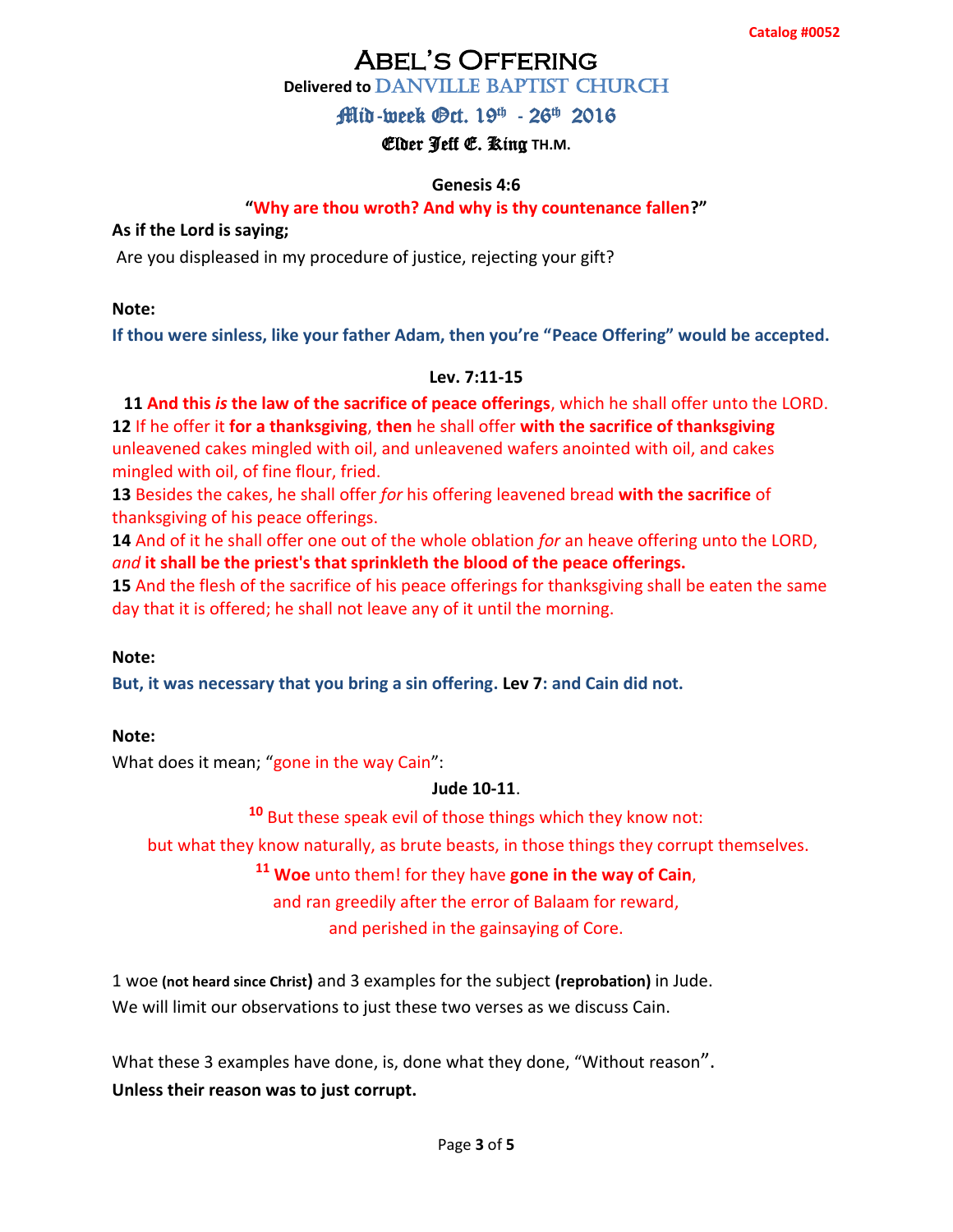# Abel's Offering **Delivered to DANVILLE BAPTIST CHURCH** Mid-week Gct. 19<sup>th</sup> - 26<sup>th</sup> 2016

#### Elder Jeff E. King **TH.M.**

#### **"gone in the way Cain":**

**It appears to me that each of these examples, including Cain, have hi-jacked the office of a priest. Or at the very least, improperly exercised the office of a priest. God would have accepted Cain's offering if properly exercised but he would never dilute or corrupt the office for anyone's sake.** 

**Could Cain have inspired the Ophite heresy?** -This is mentioned by some "early church fathers".

#### **Meat-Grain-Meal are the same offerings**

The grain or meal offering is sometimes referred to as the meat offering, which contains no flesh, this comes from the King James Version of the Bible. Could be complicated since the English words change in meaning through generations.

**There is a close correspondence between the Burnt Offering and the Grain Offering because the two offerings are often carried out together**. A portion of the Grain/Meal/Meat offering is burnt.

The Grain **(Meal/Meat)** Offering was often an adjunct of another offering [\(Ex. 29:38-46; Lev. 23:9;](javascript:%7b%7d) [Num. 6:13;](javascript:%7b%7d) 7:13, 19, 8:8; 15:1-9). The 28th and 29th chapters of the Book of Numbers, most dramatically, demonstrate the association between the Grain and the other offerings.

The Grain Offering was instructed by God to follow the Burnt Offering [\(Num. 28,](javascript:%7b%7d) also [Josh.](javascript:%7b%7d)  [22:23, 29; Judg. 13:19, 23\)](javascript:%7b%7d). Thus, while the Grain Offering itself does not atone, there is atonement very near at hand whenever the Grain Offering takes place.

#### **Note:**

**One other thing of great importance is that according to Lev. And the rest of the Bible, not all sins are equal.**